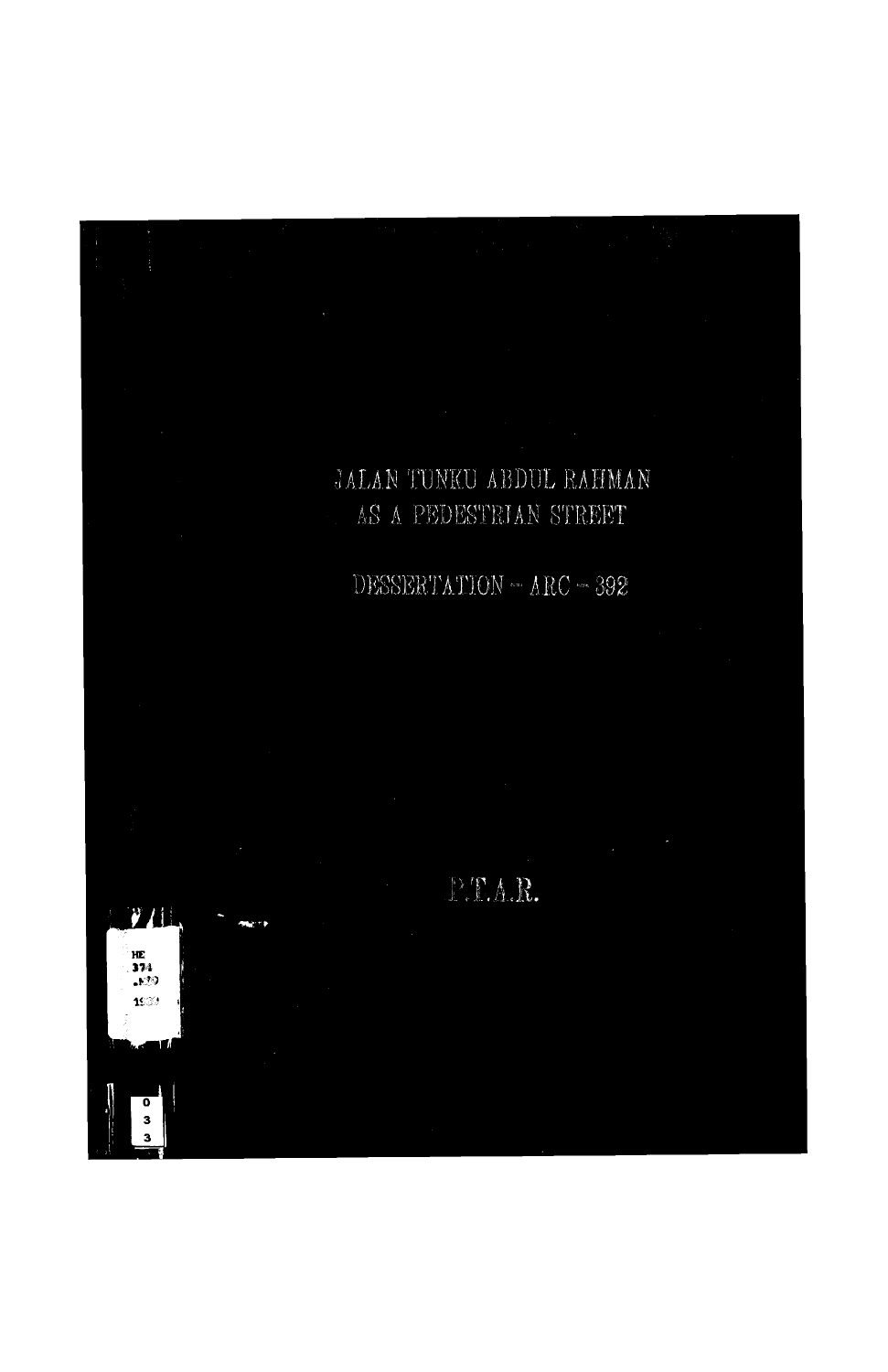**Dissertas i in i tela h d i hanta r kepad a Jabata n Senibina , Institu t Teknolog i Kar a sebaga i meaenuh i syara t matapelajara n ARC 392 ' Dissertation' .** 

 $H \in$ 

374

**D i sedial^a n oli h : Nama : Mazlani Sham bin Noor Khan I^P ITM : 85507178** 

**Diplom a Senibin a 03, Semeste r 06**  Institut **Teknologi** Mara, **40450 Sha h Alam , Selango r daru l Ehsan .** 

 $\sim$ 

 $\sim$ 

 $\label{eq:2.1} \mathcal{L}(\mathcal{L}^{\text{max}}_{\mathcal{L}}(\mathcal{L}^{\text{max}}_{\mathcal{L}}),\mathcal{L}^{\text{max}}_{\mathcal{L}}(\mathcal{L}^{\text{max}}_{\mathcal{L}}))$ 

 $\mathcal{L}^{\mathcal{L}}(\mathcal{L}^{\mathcal{L}})$  and  $\mathcal{L}^{\mathcal{L}}(\mathcal{L}^{\mathcal{L}})$  and  $\mathcal{L}^{\mathcal{L}}(\mathcal{L}^{\mathcal{L}})$  and  $\mathcal{L}^{\mathcal{L}}(\mathcal{L}^{\mathcal{L}})$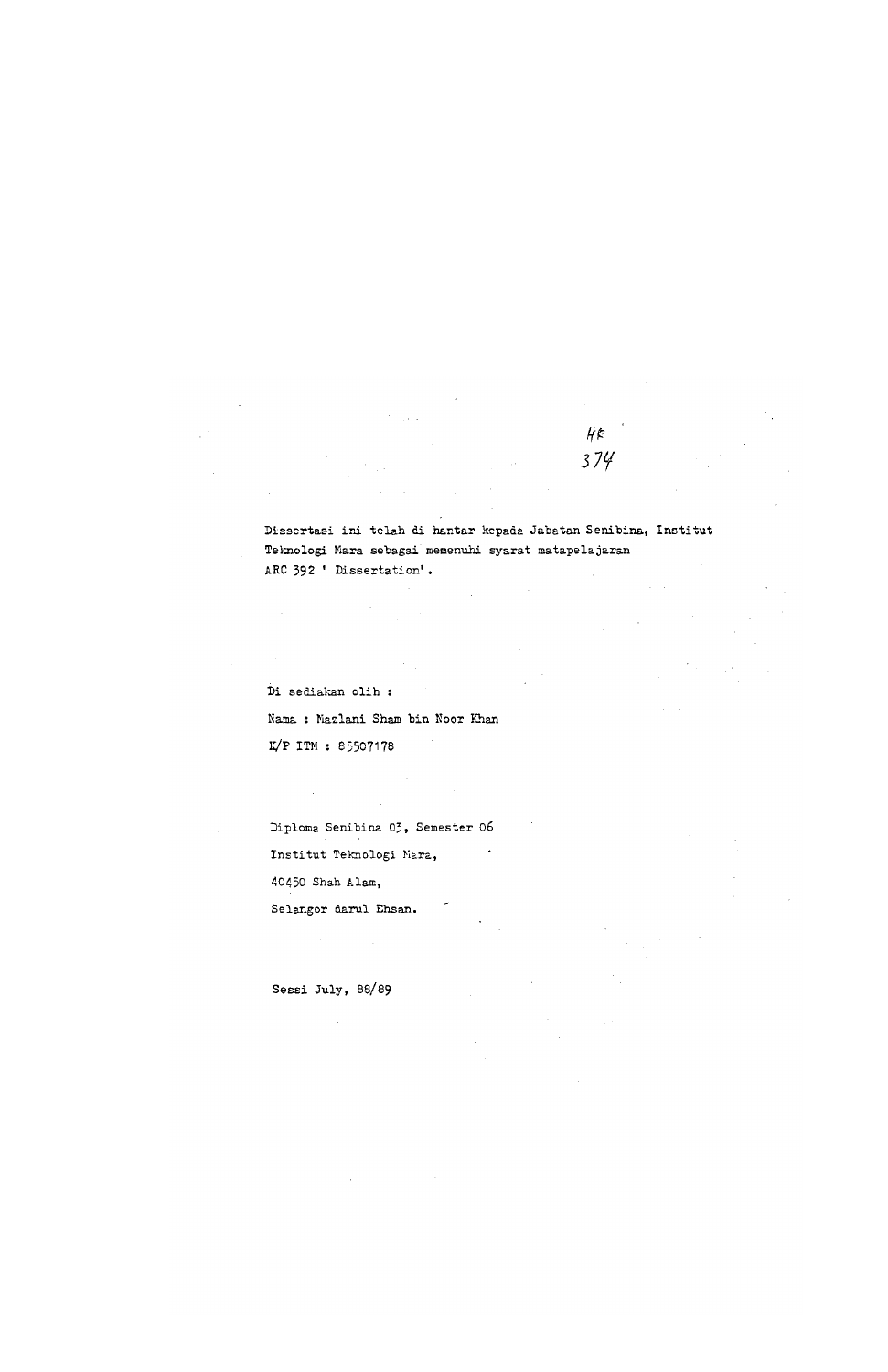#### **A cknovl e dgemen t**

**I , hereb y woul d lik e t o expres s my gratitud e t o t h e followin g peopl e an d agencie s whos e hel p and informatio n**  have enable me to complete and produce my dissertation which is JALAN TUNKU AEDUL RAHMAN AS A PEDESTRIAN STREET.

Firstly, to both my parent for their help and  $\leq$ support to my studies a success. **Othe r people , agencie s and institutions ,** 

**( i ) Enci k P^ml i bi n Abdulla h** 

**(ii ) Enci k Eilm i** 

- **(iii ) The staf f o f Jabata n perancan g Banda r ( cawanga n tenga h ) Dewan Bandarraya , Kual a Lumpur .**
- **(jv ) The peopl e o f Jala n Tunku Abdu l Rahman.**
- **( v ) The staf f o f Perpustakaa n Tun Abdu l Razak .**
- **(vi ) The staf f o f PAM Researc h Centre .**

**I woul d lik e t o expres s my deepes t apologie s t o thos e peopl e whos e name wa s no t include d i n thi s list .** 

**I woul d als o remembe r an d cheris h fo r al l th e hel p** 

#### **give n t o me b y thes e people .**

 $\sim 10^{-10}$ 

#### Thank you all.....

 $\sim 100$  $\mathcal{L}^{\text{max}}_{\text{max}}$  and  $\mathcal{L}^{\text{max}}_{\text{max}}$  $\Delta \phi$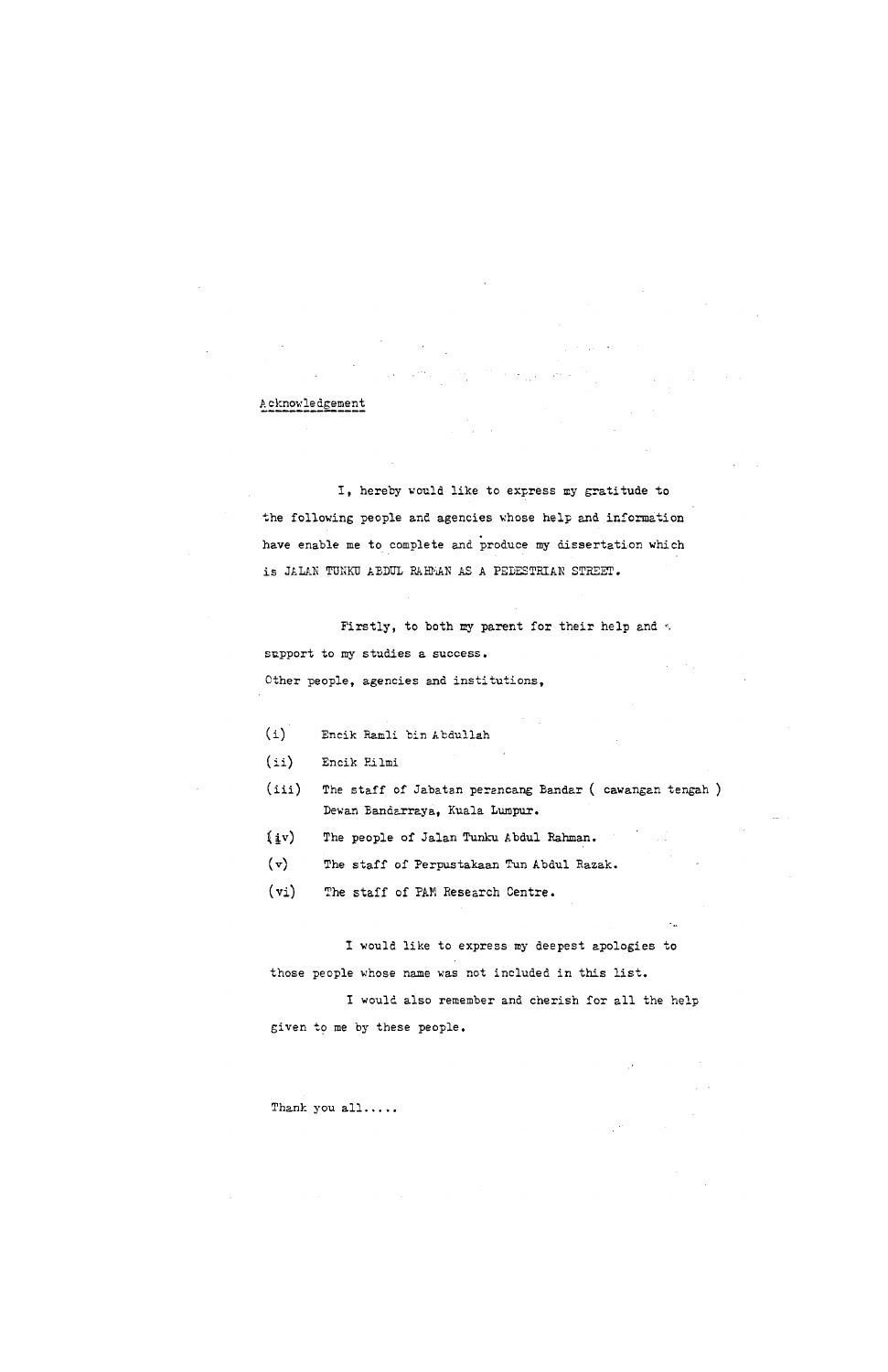#### **Prefac e**

**Proble m associate d wit h pedestrian s ar e mostl y linke d wit h nncomfortability , crowding , lac k o f seatin g places , les s shade d area , crossin g streets , nois e and ea r pollution , chao s an d dispai r whil e walkin g down a road .** 

The reason for this research comes-from the awareness for **t h e need s o f th e pedestrian s and a s a firs t ste p toward s bette r understandin g th e people , th e urba n spac e an d concept , th e stree t**  and transportation and how they related to each other.

**Proposin g a pedestria n stree t i s one 6 f th e solution s t o overcom e th e problem s o f th e pedestrians . Pedestria n stree t i s new t o th e Malaysia n public , yet , a t a glance , ther e a some street s tha t a closed.fo r specifi c period s t o allo w fo r nigh t bazaars .** 

 $Resexches$ , observations, analysis and conclusions have **bee n drawn an d complied i n thi s repor t a s a preliminar y stud y fo r a proposa l o f a PEDESTRIAN STREET fo r Jala n Tunku Abdu l Rahman**  and how it relate back to the people. Then perhaps the meaning and purpose of city planning can really be understood. Now, not **onl y providin g edequat e lan d fo r varietie s o f developments , cit y plannin g ca n als o generat e economi c activities , unite s differen t**   $r$ aces, develope cultural centres, entertainment and outdoor sp thus providing an interesting setting filled with activities and **service d by an efficien t transportatio n syste m tha t woul d permit s** 

**t h e free , unobstructe d flo w o f peopl e and goods .**